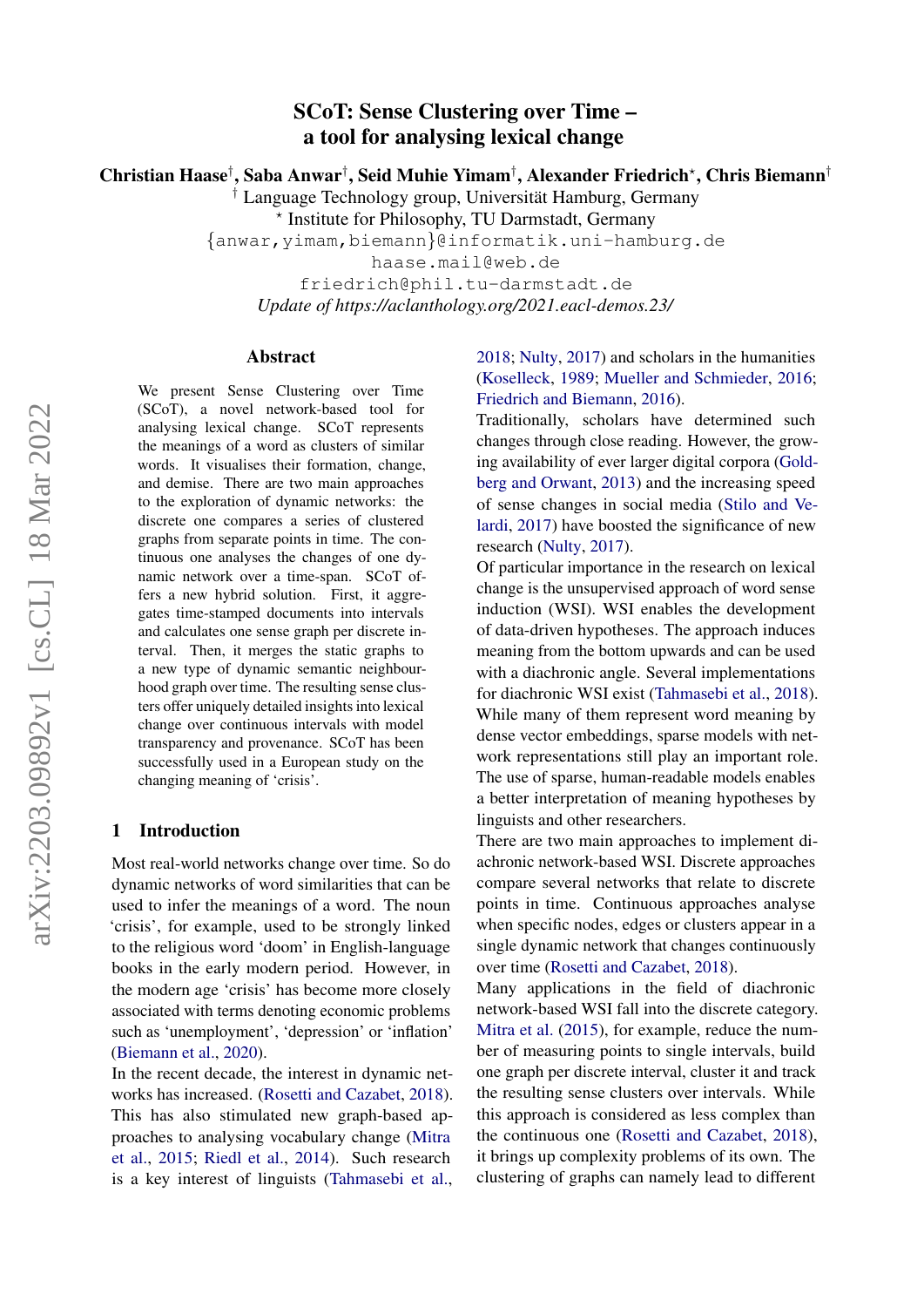<span id="page-1-0"></span>

Figure 1: Analysis of the sense shifts of 'bar/NN' in Google Books [\(Goldberg and Orwant,](#page-6-9) [2013\)](#page-6-9) with SCoT: the clusters of the neighbourhood graph over time show that the sense "a rigid piece of metal used as a fastening or obstruction" [top right] loses traction, while the sense "computer-menu" [bottom left] gains significance. The coloring is relative to the interval "1973-1986". Red indicates the disappearance of a node before 1986. Green indicates the emergence of a node after 1986.

solutions. Thus, the number of clustering combinations in a time-series of sense graphs can grow unpredictably. Another issue is the identification of corresponding clusters across time points.

Continuous representations are more fine-grained, but can lead to other issues. Since the clustering in such scenarios is mostly done in an incremental way, problems of costly reclusterings or very large clusters can emerge.

The application Sense Clustering over Time (SCoT) offers a new hybrid approach to network-based WSI that reduces complexity. SCoT works in two steps. In a first, 'discrete' step, the time-stamped documents are aggregated into intervals. Static graphs are built per interval. Then SCoT merges the static graphs to a new type of dynamic neighbourhood graph over time (NGoT). The encoded time-based information from the underlying continuous series of graphs enables a time-coloring of the sense clusters.

[Haase](#page-6-11) [\(2020\)](#page-6-11) has shown that there are different approaches to constructing such semantic NGoTs. The best known method for creating such a dynamic network consists of the merging of a series of equally-sized graphs from each interval, but it is also possible to aggregate nodes and links in different ways. These approaches exhibit different strengths and are explained in more detail below. Figure [1](#page-1-0) shows how such a NGoT looks like. The

graph shows sense clusters for the target word *bar*. It shows that words such as "button", "desktop" and "icon" became increasingly similar to each other and to the target *bar* in the 1990s, thereby forming the new sense of 'computer-menu'.

SCoT can be used for various tasks such as linguistic studies of polysemic words or research into the history of concepts, but also offers a general and new solution to the analysis of dynamic networks with the neighbourhood graph over time.

### 2 System description

The system enables an analysis of the lexical change of words in an interactive web-interface based on metrics calculated from large time-sliced corpora. This requires a division of the system into a web-front-end and a back-end that accesses the databases with the similarity scores. In addition, the system offers the user additional information on the syntagmatic features that have been used to calculate the similarity scores.

## 2.1 Computing distributional thesauri for time-sliced corpora

The calculation of the similarity scores that inform the graph is steeped in the de Saussurian notion of paradigms and syntagmatic contexts as implemented in JoBimText [\(Biemann and Riedl,](#page-6-12) [2013\)](#page-6-12). The nodes represent the paradigms. The more syn-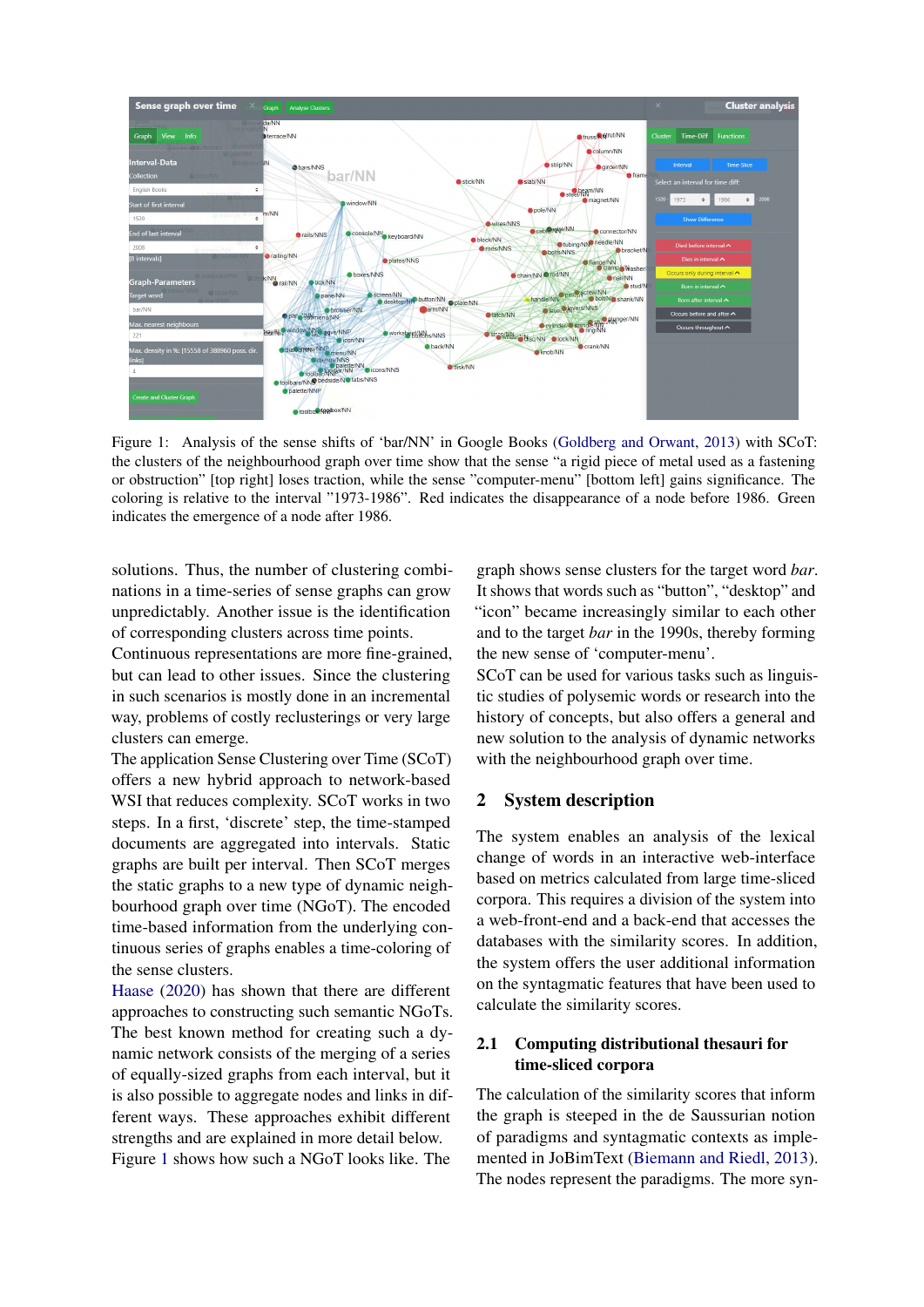<span id="page-2-0"></span>

Figure 2: The SCoT-system consists of multiple layers and domain-specific components relating to the similarity graph (green), the underlying syntagmatic features (yellow) and the corpus (red). The system's four key processes are highlighted with numbers: the preprocessing (1-3), the graph-analysis (4-5), the feature-analysis (6-7) and the querying of example sentences for research (8-9). Arrows indicate the data-flow direction.

tagmatic contexts two paradigms share, the more similar they are [\(Miller and Charles,](#page-6-13) [1991\)](#page-6-13). The contexts and words are extracted from the sentences of documents.

The raw texts, the syntagmatic features and the network representation of the relations between the paradigms require very different processing steps. They are thus handled by different groups of components of the SCoT application that constitute socalled sub-domains. They have been color-coded in Figure [2.](#page-2-0)

The current online demonstration version of SCoT uses three corpora. These include a large dataset of syntactic n-grams from Google Books [\(Goldberg](#page-6-9) [and Orwant,](#page-6-9) [2013\)](#page-6-9), a corpus of Finnish magazines and newspaper articles [\(University of Helsinki,](#page-6-14) [2017\)](#page-6-14), and a corpus of German newspapers articles as described by [\(Biemann et al.,](#page-6-15) [2007;](#page-6-15) [Benikova](#page-6-16) [et al.,](#page-6-16) [2014\)](#page-6-16). These corpora have been sliced into 7 to 9 time-based intervals which roughly contain the same amount of data.

The semantic similarity of words can be computed with different methods. For SCoT, we have opted for distributional thesauri (DT) due to their flexibility. They can be based upon different types of context features such as word n-grams, part-ofspeech n-grams and syntactic dependencies. We have used syntactic dependencies.

We have calculated the DTs with the software Jo-BimText [\(Biemann and Riedl,](#page-6-12) [2013\)](#page-6-12). It uses the

Lexicographer's Mutual Information (LMI) to rank words and their context features. We have limited the computation to the top ranked 1000 features. We have stored the scores in one SQL-database per corpus. Each database includes three tables: a table of intervals, a table of word pairs with their similarity scores and references to the intervals in which they occurred, and a table of words and their features with interval information. In addition, we have stored example sentences in an ElasticSearch server. This calculation and storage is highlighted with the numbers 1, 2 and 3 in Figure [2.](#page-2-0)

# 2.2 Creating the neighbourhood-graph over time

The system offers the user the possibility to select a target word and to enter parameters for building the NGoT. This is highlighted as number 4 in Figure [2.](#page-2-0) The user can select between three different types of NGoTs. These have repercussions for the resulting sense clusters [\(Haase,](#page-6-11) [2020\)](#page-6-11). We have implemented the interval-, the dynamic and a mixed global/dynamic approach. The user can fine-tune them with three parameters: the number of intervals  $i$ , the number of nearest neighbour nodes  $n$ and the density d.

The interval-approach creates one static graph with  $n$  words and the density  $d$  per interval and then merges these. This results in a dynamically sized graph, which is often larger than a static single in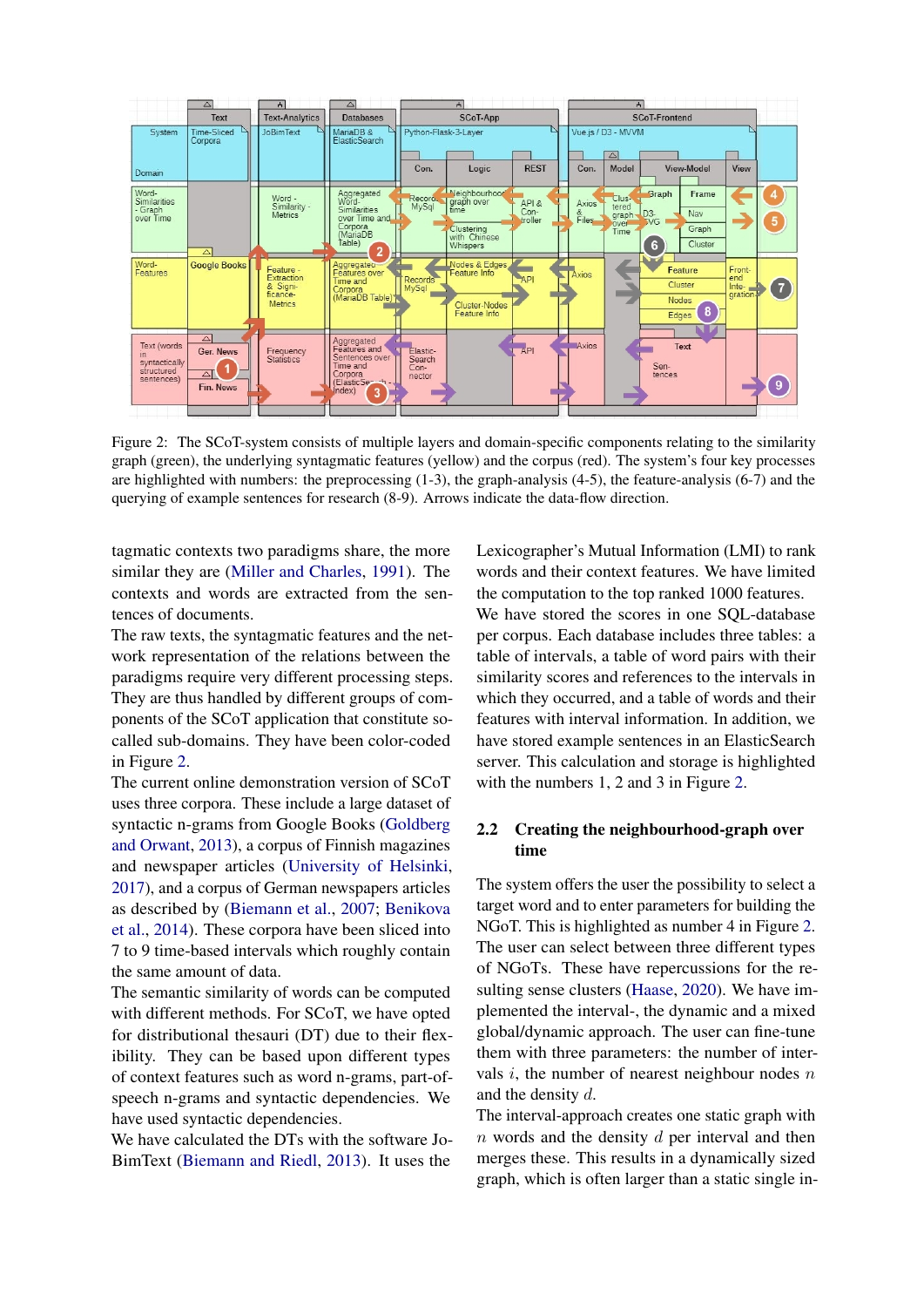terval graph. This creates a very clear distinction between clusters and nodes that occur frequently over time and those that do not. The approach is optimal for getting an analytical overview of senseshifts. We, thus, use it as a starting point for the analysis.

The dynamic approach fixes the number of unique words  $n$  and the density  $d$  of the resulting graph and expands the underlying data-points of the static graphs across intervals. This usually only creates partial graphs per interval. Since the dynamic approach fixes the number of links and nodes of the resulting graph it is better suited for comparisons across different graphs than the interval-approach. The global approach fixes the number of static single word-nodes and edges in total across all intervals based on maximal values. The significance of the approach lies in the ability to tweak the number of single edges, which has an effect on the number of resulting clusters. For ease of use, we have implemented it as a mixed approach: the nodes are allocated according the dynamic approach. The edges can be tweaked globally.

The number of the edges in relation to the nodes is the key to creating a useful graph for clustering and the analysis of lexical change. In order to enhance the dynamic allocation of edges over time, we have relaxed the condition that each node in the resulting graph has a fixed limit of connected edges. This is the standard implementation in many neighbourhood graphs. In sum, SCoT offers a new type of neighbourhood graph that is different to all known implementations of neighbourhood or so-called ego graphs [\(Mitra et al.,](#page-6-2) [2015\)](#page-6-2).

The variants are implemented with a similar pattern: each algorithm first searches for the nodes and then for the edges. Then, the algorithm merges those nodes and edges that refer to the same words in different intervals. It encodes the time-based scores in the nodes and edges.

### 2.3 Sense clustering

The advantage of NGoTs is that they need to be clustered only once. For this, we use the Chinese Whispers algorithm [\(Biemann,](#page-6-17) [2006\)](#page-6-17). The key characteristics of the algorithm are that it is nondeterministic, has a linear time-complexity and runs with a fixed number of iterations that result in a stable partition of the graph. We set the number of iterations to 15 in order to increase the chances of the algorithm of reaching a stable plateau. How-

ever, there may be more than one stable solution. We have thus implemented the possibility to recluster the graph in order to see whether multiple solutions exist. If one wants to break a tie, it is recommended to slightly reduce the density of the graph and to cluster again. This should remove less significant edges and thus provide a more nuanced clustering.

### 2.4 Displaying the sense clusters over time

During the creation process of the NGoT, the interval information is encoded in the nodes and edges. This information is used for the subsequent coloring of the nodes in the time-difference analysis in the front-end.

The front-end is based on a modern Model-View-View-Model (MVVM) framework, namely Vue. In MVVM frameworks, the main view of the web-page is rendered by several dynamic modelview components. SCoT has four main components. They render the navigation and side-bars, display the graph, show additional syntagmatic features and exhibit exemplary sentences. The graph-component uses the D3.js library to render the graph. In addition, the front-end includes a connection-layer that communicates with the RESTful SCoT API of the back-end.

### 2.5 Diachronic analysis with time-colouring

Since the sense clusters over time are the most important feature of SCoT and provide the starting point for the research, they are displayed by default when the graph has been created. In the clusterview, the clusters are ordered by size.

The tool offers a wide range of advanced functions to analyse the sense clusters. One can use a hovering function over nodes and links to display the development of similarity scores over time for each node and edge. Furthermore, network metrics such as the betweenness centrality can be used to enlarge central nodes. Such central nodes play a significant role as centres of the clusters and bridges between clusters. Nodes between clusters, which can exhibit ambivalence, can also be highlighted.

Among the advanced functions, the time-difference mode is particularly noteworthy. The application offers two functions for the time-diff mode. The first color-codes the nodes in the sense clusters in relation to their occurrence to a set interval. Nodes can disappear before the interval, emerge in the interval or occur after the interval. They can also be stable. The second function offers a slider that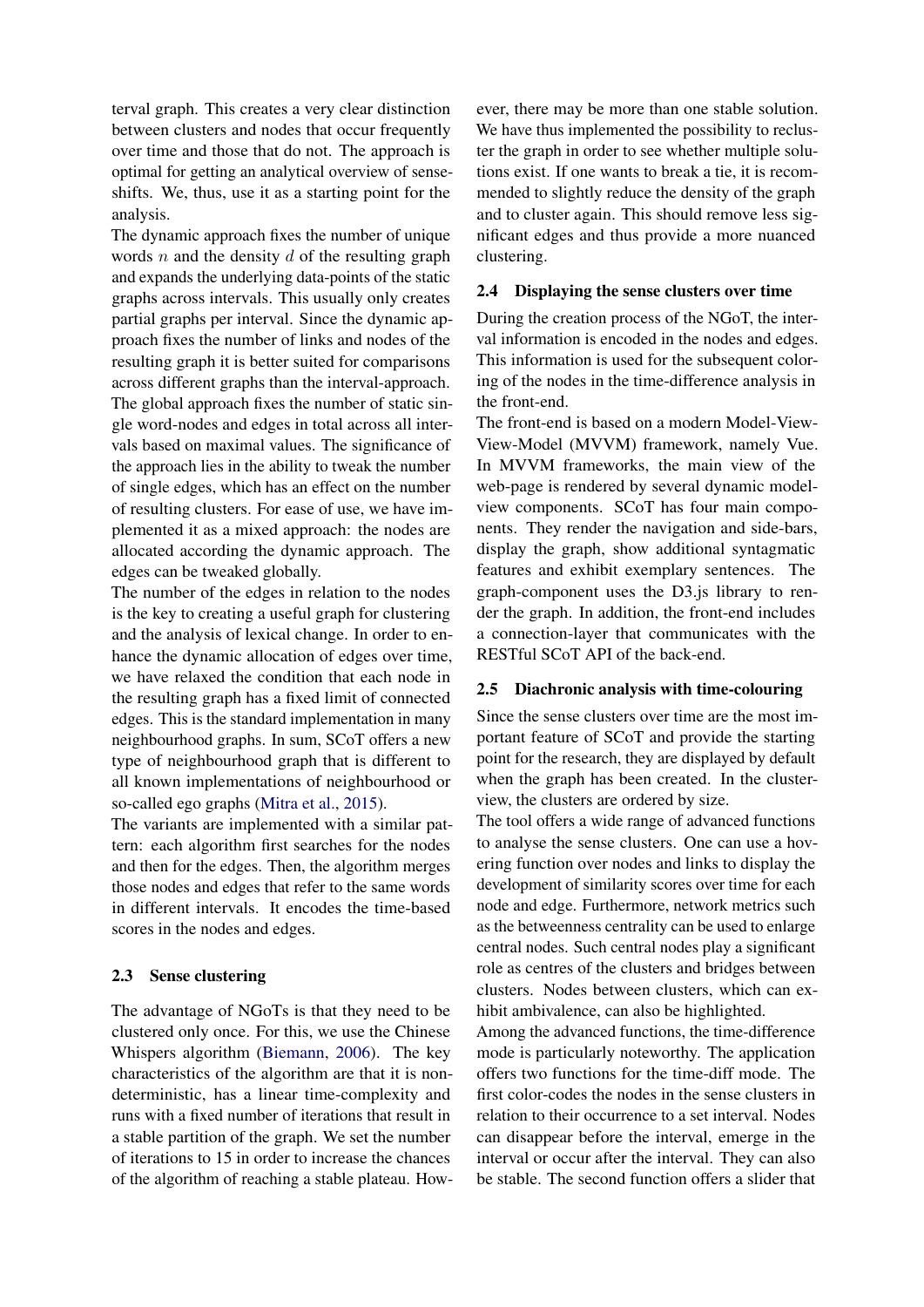highlights all nodes that occur per time-interval [\(Kempfert et al.,](#page-6-18) [2020\)](#page-6-18).

Furthermore, the front-end offers the opportunity to change several view-parameters. These include charge strength, link distance, and the zoom-factor. It is also possible to drag the graph and individual nodes, add name labels to the clusters and manually change cluster assignments.

### 2.6 Model transparency

A key aim of SCoT is to enable a transparent interpretation of meaning hypotheses. Therefore, SCoT offers functions to drill into the syntagmatic features utilized in the representation of word meaning here. These are available in a count-based sparse model in the form of the DTs from JoBimText [\(Biemann and Riedl,](#page-6-12) [2013\)](#page-6-12). This analysis can be triggered by clicking on a node or an edge. This has been labelled as step 6 in Figure [2.](#page-2-0) It results in the display syntagmatic contexts per selected word-nodes, including whole clusters, as ranked by LMI. E.g., for the 'rod/stick' sense of 'bar' in Google books, the most salient syntagmatic contexts are "-nn/platinum/NN, -dep/stumbling/NN, -dep/altar/JJ, -dep/electro/NN, -nn/vertebral/NN, -in\_pobj/link/NN, -nn/crank/NN, on pobj/leaning/VBG, and conj/key/NN", whereas the same query for the 'menu bar/button' sense yields "-nn/dialog/NN, -nn/edit/NNP, nn/publishing/NN, -nn/options/NNPS, -on pobj/click/NN, -dobj/clicking/VBG, -on pobj/button/NN, -nn/cardboard/NN, dep/sill/NN".

The displayed pairs of syntagmatic features and paradigms can serve as a starting point for further analyses: one can retrieve example sentences that include the paradigm and the selected syntagmatic context. This has been labelled as step 8 and 9 in Figure [2.](#page-2-0)

### 3 Use case: sense shifts of "crisis"

SCoT can be used in various research fields. Conceptual history is of particular relevance. It is used to produce lexicons of 'basic concepts' and thus encompasses aspects of linguistics and historical research.

[Mueller and Schmieder](#page-6-7) [\(2016\)](#page-6-7); [Friedrich and Bie](#page-6-8)[mann](#page-6-8) [\(2016\)](#page-6-8) have shown that the growing research field is in need of new unsupervised methods in order to deal with newly available large digital corpora. The research that was established by Koselleck places a particular emphasis on concepts that have changed in the transition to the modern age

#### between 1750 and 1850. [\(Olsen,](#page-6-19) [2012\)](#page-6-19)

Within this context, the noun 'crisis' takes centrestage as the contemporaries perceived the transition into the modern age as a time of different crises. The analysis of the changing meanings of the noun is thus an ideal test case for the applicability of the tool in this interdisciplinary field.

# 3.1 The 'economic turn' and the changing concept of 'crisis'

The first step in most text-based research projects is the choice of the corpus. We have chosen English Google Books as a suitable corpus.

We start the analysis with a generalized overview over all eight intervals with the graph-type-mode 'interval'. We set the parameters n=100 and d=20 and render the graph. This results in a NGoT with 221 nodes. SCoT analyses three sense clusters over time.

After we have established the overview, we go into the time-diff mode. From the ongoing research, the prominent hypothesis about the changing meaning of 'crisis' between 1750 and 1850 has emerged. We test this hypothesis. We switch to the time-diff mode and color the nodes in relation to the interval 1908-1953. The resulting graph shows that one full sense cluster consists only of 'red' nodes that all disappeared in the first interval. We have thus found a candidate for a first sense shift.

We now follow up the analysis with a more specific look at the nodes. We find that the pre-modern sense of religious "doom" and "juncture of time" was replaced by modern political and economic senses of crisis centred on terms such as 'election', 'law' or 'class'. We then look at individual nodes to deepen the analysis. Each node in the clusters provides an important aspect of the development. The node 'class', for example, relates to Marxist philosophy that viewed the cyclic nature of capitalist 'crises' as the defining characteristic of the modern age.

Subsequently, we want to find out which changes occurred within the modern political and economic clusters in the subsequent intervals. With the help of the time-slider-mode and the individual graphs that are depicted in Figure [2,](#page-2-0) we can show that that the sense transformation of the term 'crisis' continued after the breakthrough of the modern age. An ever growing cluster with economic words can be observed. Terms, such as 'depression', 'boom', 'inflation' and 'unemployment' dominate the cluster,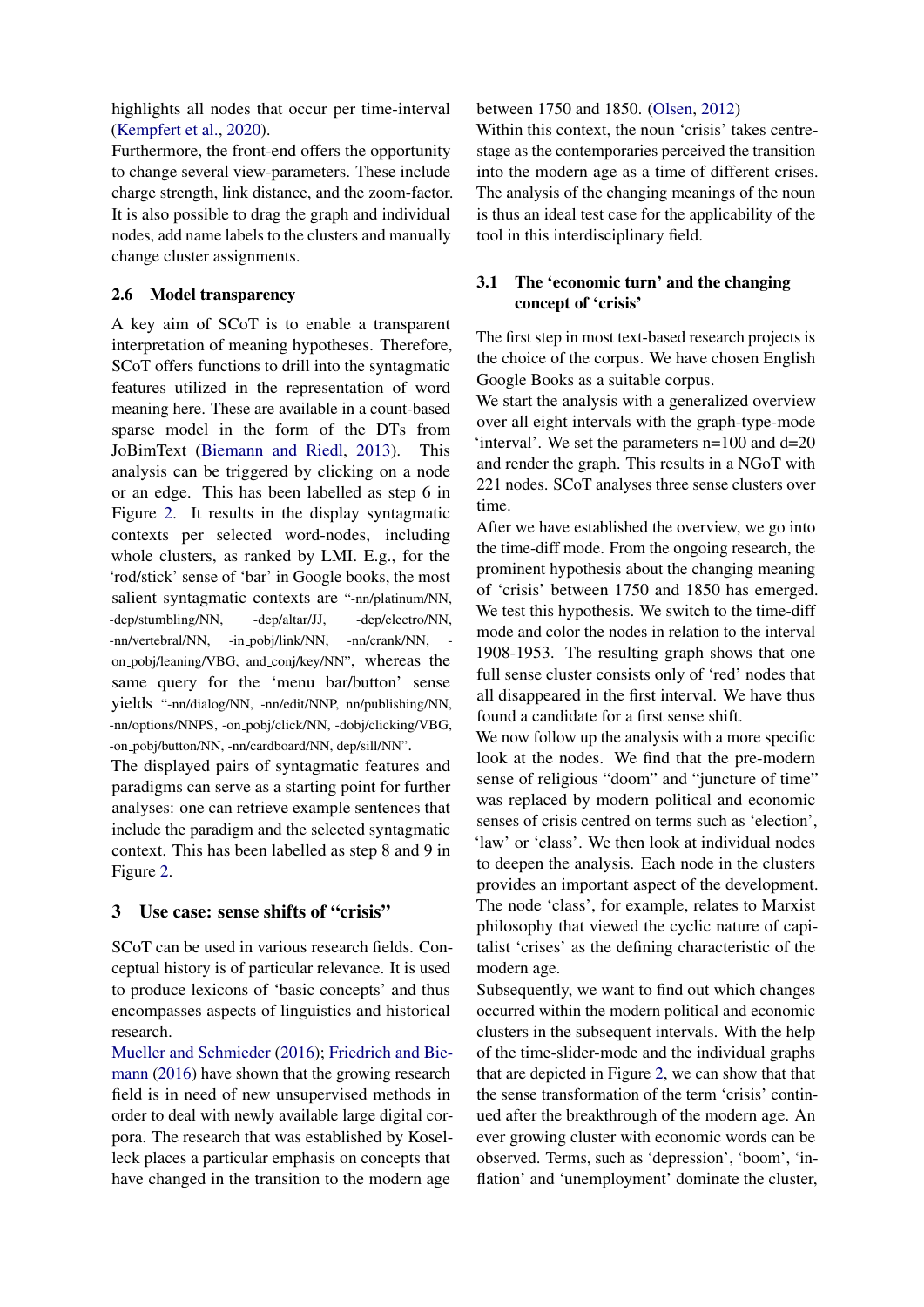

Figure 3: Analysis of sense-shifts of crisis/NN: The neighbourhood graph merges graphs from each interval. The underlying time-series shows that "crisis/NN" developed a modern political and an economic sense with an increasing dominance of economics between 1520 and 2008. Parameters: n=100, d=30, i=1, corpus: Google Books (English).

increasingly so after the 1950s, and in particular after the oil crisis in the 1970s.

This tallies with the research on the so-called "economic turn" in the 1950s and beyond. The argument by economic historians such as Nützenadel is that the cornerstone of the Western postwar-order was the diffusion of new economic and democratic thought, centred on the so-called consensus liberalism that was seen as the antidote to the 'crisis' of the great depression and the following political chaos. [\(Haase and Schildt,](#page-6-20) [2007\)](#page-6-20) SCoT advances these findings by adding new details to them in a transparent and scientific manner.

The results of SCoT always need to be contextualised within the limits of the underlying corpus. Google Books contains primary and secondary material and has a strong "thematic" orientation. Since Google Books contains many books from libraries that serve universities, we need to test whether the 'economic turn' of the term 'crisis' has shown up so dramatically in the data due to the underlying basis of vast specialist economic literature stored in university libraries.

In order to check against the possible bias, we use a second corpus, namely German web-news. We find in this corpus a similar development and conclude that the 'economic turn' can be regarded as a wider phenomenon in Western countries after the 1950s. We have arrived at this analysis by the research steps of generalisation, specialisation and

comparison that are well supported by SCoT.

# 4 Conclusion and future directions

This article describes SCoT, a new tool for the analysis of the changes of sense clusters in dynamic networks. SCoT reduces the complexity of this task through interval-aggregation and neighbourhood graphs over time. The dynamic network retains the time-based information. This enables advanced analyses that can be well visualised. The usage of a sparse approach to distributional semantic modeling provides model transparency and provenance. We have demonstrated the applicability of the solution in the domain of lexical and conceptual change. However, the general nature of the application make it transferable to other domains that use dynamic networks for analysis.

Future directions in the development of SCoT lie in the further refinement of neighbourhood graphs over time, the broadening of the usage of SCoT in various domains, including conceptual change, as well the research on the wider implications of the application for diachronic distributional semantics. ScoT is available open source under the MIT li-cense<sup>[1](#page-5-0)</sup> and as an online demo<sup>[2](#page-5-1)</sup>. A video demonstrating many of the functionalities can be found at <https://youtu.be/SbmfA4hKjvg>.

<span id="page-5-1"></span><span id="page-5-0"></span><sup>1</sup><https://github.com/uhh-lt/SCoT>

<sup>2</sup>[http://ltdemos.informatik.uni-hamburg.](http://ltdemos.informatik.uni-hamburg.de/scot/) [de/scot/](http://ltdemos.informatik.uni-hamburg.de/scot/)